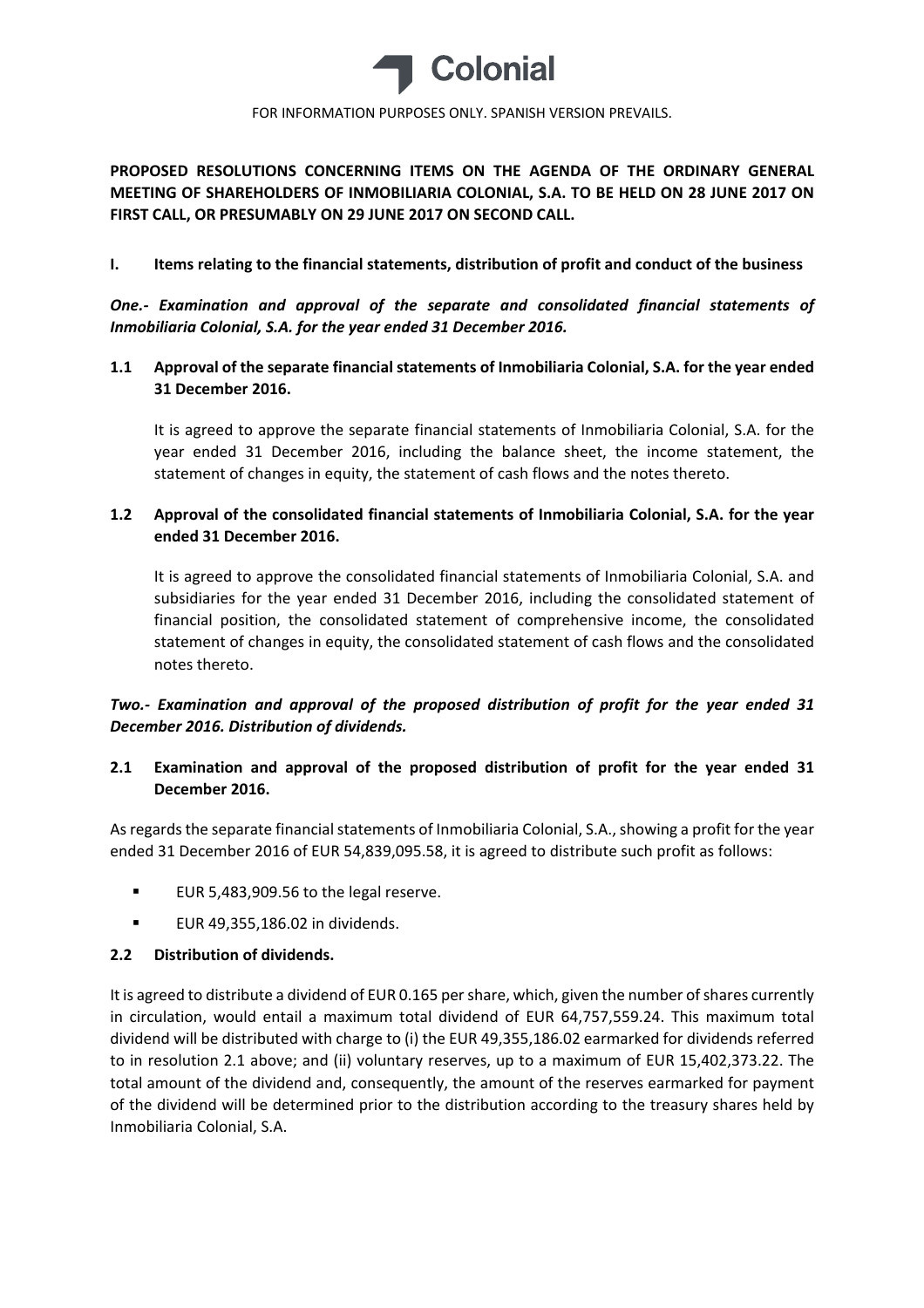

The distribution of the dividend provided for in this second resolution (2.1 and 2.2) will be made through the participating entities of Sociedad de Gestión de los Sistemas de Registro, Compensación y Liquidación de Valores, S.A.U. (Iberclear), authorising for this purpose the Board of Directors, with the express power of substitution, to set the specific date of payment of the dividend, designate the entity that is to act as payment agent and to take such other steps as may be required or appropriate for the successful completion of the distribution.

# *Three.‐ Examination and approval of the separate and consolidated directors' reports of Inmobiliaria* Colonial, S.A., and approval of the conduct of business by the Board of Directors for the year ended *31 December 2016.*

It is agreed to approve the separate and consolidated directors' reports of Inmobiliaria Colonial, S.A. (the **"Company"**) for the year ended 31 December 2016, including the Company's Annual Corporate Governance Report at 31 December 2016.

It is also agreed to approve the management of the Company's Board of Directors, Chairman and the Chief Executive Officer for the year ended 31 December 2016, in the light of the Company's separate and consolidated directors' reports, which have been made available to shareholders.

**II. Point concerning Inmobiliaria Colonial, S.A.'s application to the special tax system for SOCIMIs (***Sociedades Anónimas Cotizadas de Inversión en el Mercado Inmobiliario,* **equivalent to REITs, i.e. Real Estate Investment Trusts).**

*Four.‐ Examination and approval of Inmobiliaria Colonial, S.A.'s application to the special tax system for SOCIMIs and consequent amendment of the bylaws and General Meeting of Shareholders' Regulations. In this regard, the following is proposed: (i) Inmobiliaria Colonial, S.A.'s application to the special tax system for SOCIMIs; (ii) the amendment of Inmobiliaria Colonial, S.A.'s company name and transformation of book entries representing sharesinto registered book entriesfor the purposes of adaptation to the provisions of Law 11/2009 of 26 October governing Real Estate Investment Trusts; (iii) the amendment of Articles 1 ("Company name), 3 ("Business purpose), 5 ("Share capital") and 37 ("Reserves. Distribution of dividends") of the bylaws of Inmobiliaria Colonial, S.A. for the purposes of adaptation to the provisions of Law 11/2009 of 26 October governing Real Estate Investment Trusts; (iv) the addition of two new articles to the bylaws of Inmobiliaria Colonial, S.A. concerning ancillary provisions and special rulesfor the distribution of dividends***;** *(v) the amendment of the General Meeting of Shareholders' Regulations of Inmobiliaria Colonial, S.A. for the purposes of adaptation to the new company name; and (vi) the delegation of powers***.**

**(i) Application of Inmobiliaria Colonial, S.A. to the special tax system for SOCIMIs (***Sociedades Anónimas Cotizadas de Inversión en el Mercado Inmobiliario***, equivalent to REITs, i.e. Real Estate Investment Trusts).**

For the purposes of enabling Inmobiliaria Colonial, S.A. (the **"Company"**) to benefit from the special tax system for SOCIMIs (the **"SOCIMIs tax system"**) stipulated in *Law 11/2009 of 26 October governing Real Estate Investment Trusts ("***Law 11/2009"**) and pursuant to the provisions of Article 8 of Law 11/2009, it is agreed that the Company avail itself of the SOCIMIs system stipulated in Law 11/2009, with effect as of the company year which commenced on 1 January 2017.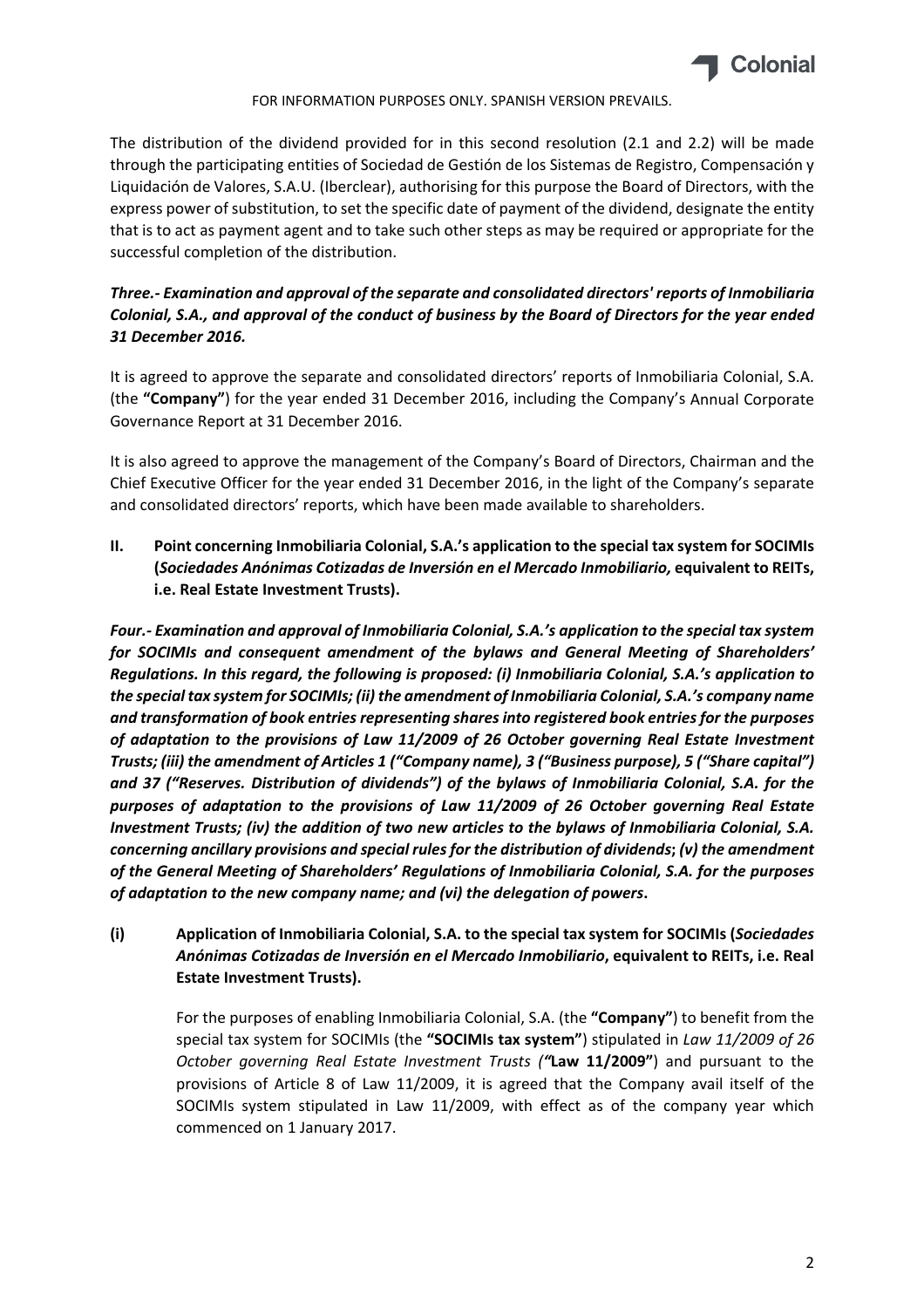

# **(ii) Amendment of the business name of Inmobiliaria Colonial, S.A. and transformation of book entries representing shares into registered book entries for the purposes of adaptation to the provisions of** *Law 11/2009 of 26 October governing Real Estate Investment Trusts***.**

Following the Company's decision to avail itself of the SOCIMIs System, pursuant to the provisions of Article 5 of Law 11/2009, it is agreed to amend the business name of Inmobiliaria Colonial, S.A. with the addition of the acronym "SOCIMI". The Company shall therefore be known henceforth as "Inmobiliaria Colonial, SOCIMI, S.A.".

Also, pursuant to the provisions of Article 4 of Law 11/2009, it is agreed to transform Company shares represented by book entries into registered book entries.

# **(iii) Amendment of Articles** *1 ("Company name"), 3 ("Business purpose"), 5 ("Share capital") and 37 ("Reserves. Distribution of dividends")* **of the bylaws of Inmobiliaria Colonial, S.A. for the purposes of adaptation to the provisions of** *Law 11/2009 of 26 October governing listed real estate investment trusts***.**

In order to adapt the Company bylaws to the new business name, to the new method for representation of shares and to the provisions of Law 11/2009, it is agreed to amend the wording of Articles 1 (*"Company name"*), 3 (*"Business purpose"*), 5 (*"Share capital"*) and 37 (*"Reserves. Distribution of dividends"*) of the bylaws, which shall henceforth read as follows:

### *"Article 1. Company name*

*The company is called "INMOBILIARIA COLONIAL, SOCIMI, S.A." (the "Company" or "Inmobiliaria Colonial") and is governed by these bylaws and, where any provision is made herein, by the precepts of the consolidated Spanish Limited Liability Companies Law approved by Legislative Royal Decree 1/2010 of 2 July (the "Spanish Limited Liability Companies Law"), and any other provisions that may be applicable."*

### *"Article 3. Business purpose*

*The main business purpose of the Company is the exercise of the following activities, in Spain or in other countries:*

- 1. *To acquire and develop urban real estate for lease.*
- 2. *To hold stakes in the capital of real estate investment trusts ("SOCIMIs"), or in that of other companies not resident in Spain with the same business purpose as the aforesaid, that are subject to a system similar to that established for SOCIMIs in terms of mandatory distribution of profits, or distribution of profits established in law or in bylaws.*
- 3. *To hold stakesin the capital of other companies, whether or not resident in Spain, the main business purpose of which is the acquisition of urban real estate for lease, subject to the same system as that established for SOCIMIs in terms of mandatory distribution of profits, or distribution of profits established in law or in the bylaws, which meet the investment requisites stipulated for such companies.*
- *4. To hold shares or stakes in Collective Real Estate Investment Undertakings regulated by Law 35/2003 of 4 November on Collective Investment Undertakings, or any future regulation replacing it.*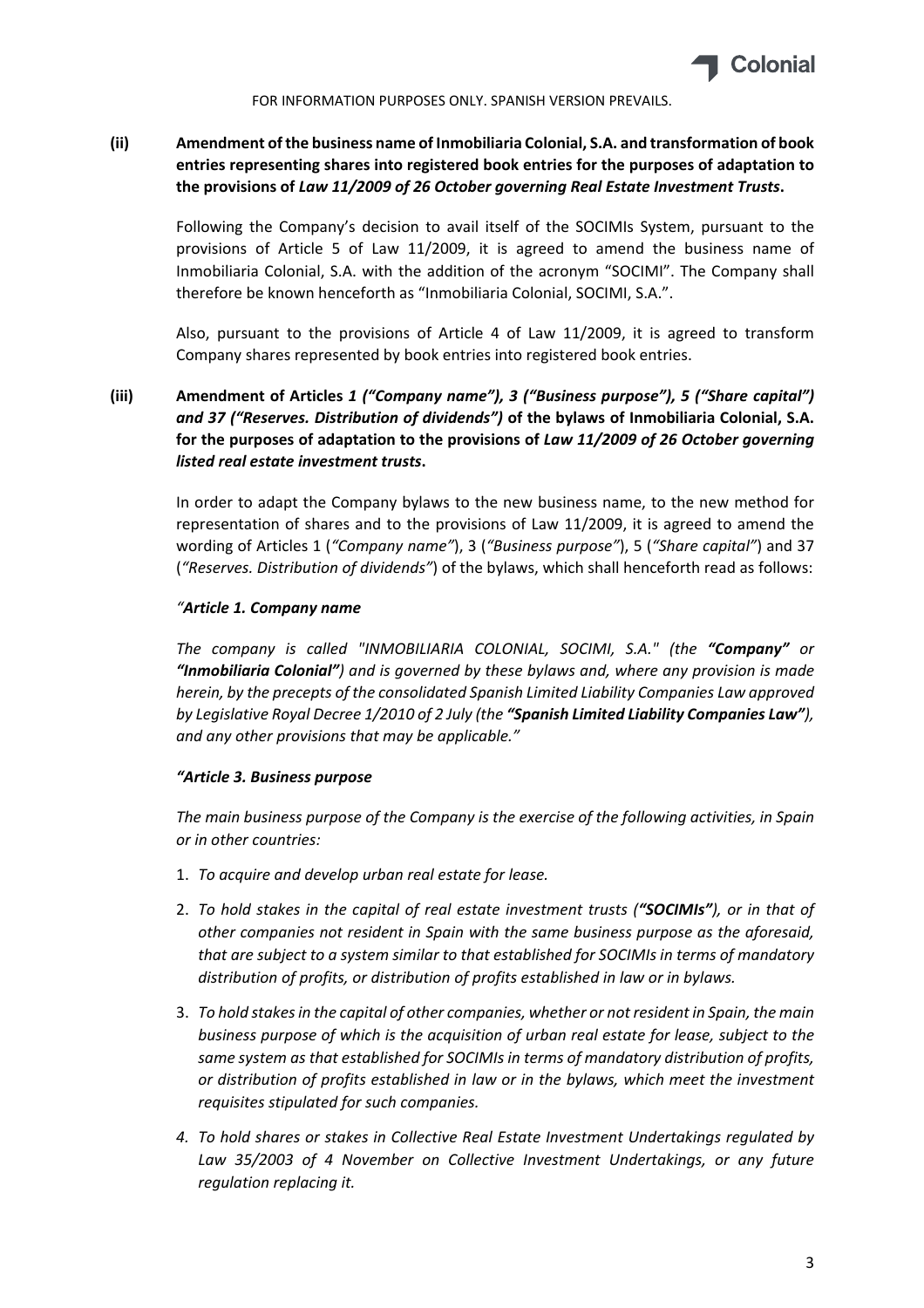

*The aforesaid activities include in all cases the power to sell or encumber the properties or shareholdings owned by the Company.*

*In addition to the economic activity arising from the main business purpose, the Company may also carry out other ancillary activities, understood as those the revenue from which accounts for less than 20% of Company revenue during each tax period, or those that may be considered as ancillary in accordance with the law applicable at any given time including, in any case, the management, refurbishment and operation of real estate and all manner of studies, reports, appraisals, valuations and expert reports; and, in general, provision of real estate consultancy and advisory services, management, development and sale of property assets and technical assistance by contract to other public or private companies or organisations.*

*Any corporate activities that are exclusively attributed to specific companies are expressly excluded from its corporate activities.*

*All activities forming part of the business purpose shall be carried out in the manner authorised by the laws prevailing at any given time, with express exclusion of any exclusive activities that are conferred on natural persons or legal entities other than this Company by the laws in force.*

*The activities stipulated may also be carried out by the Company totally or partially in an indirect manner, through interests in other companies with the same or similar business purpose."*

### *"Article 5. Share capital*

*Share capital is set at NINE HUNDRED AND EIGHTY‐ONE MILLION ONE HUNDRED AND SEVENTY‐FIVE THOUSAND ONE HUNDRED AND FORTY EUROS (EUR 981,175,140.00), divided into 392,470,056 shares, represented by registered book entries with a par value of EUR 2.50 each, of the same class and series, fully subscribed and paid up.*

*The accounting records of the shares shall be kept by Sociedad de Gestión de Sistemas de Registro, Compensación y Liquidación de Valores S.A. (lberclear) and the entities participating therein.*

*At any time, the Company shall be entitled to obtain data on the shareholders from the entities keeping the accounting recordsfor the book entries, including their addresses and the means of contact available."*

### *"Article 37. Reserves. Distribution of dividends*

*The shareholders at the General Meeting shall resolve to distribute profit, with strict observance of any legal provisions applicable to the Company at any given time.*

*Dividends shall be distributed shareholders in proportion to the capital they have disbursed.*

*The shareholders at the General Meeting or the Board may resolve to distribute interim dividends with the limitations and in compliance with the requirements of the regulations applicable."*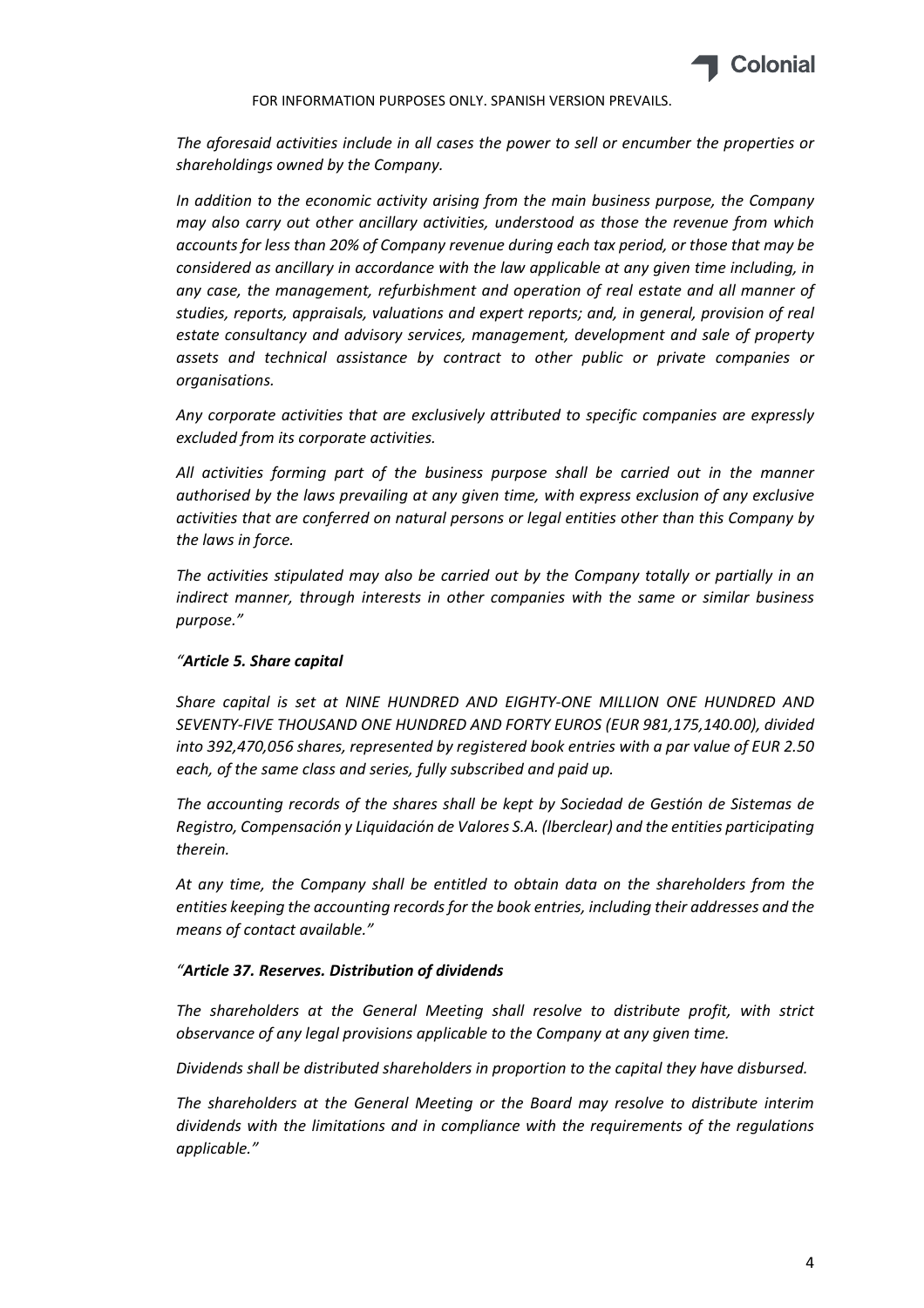

# **(iv) Addition of two new articles to the bylaws of Inmobiliaria Colonial, S.A. concerning ancillary provisions and special rules for the distribution of dividends.**

To enable the Company to meet tax obligations arising from its application to the system for SOCIMIs, and to enable it to secure compensation for any loss that may be incurred by taxation of certain shareholders, it is agreed to add two new articles to the bylaws concerning ancillary provisions (Article 8 bis*,"Ancillary provisions"*) and special rules for the distribution of dividends (Article 37 bis,*"Special rules for the distribution of dividends"*), which shall now read as follows:

#### **"***Article 8 bis. Ancillary provisions*

*Company shareholders who are in any of the situations described in this article shall be obliged to comply with the ancillary provisions described below.*

*The ancillary provisions set out in this article shall not entail any payment by the Company to the shareholder concerned in each case. Furthermore, without prejudice to the provisions of this article and Article 37 bis of these bylaws, the transfer of Company shares (including, therefore, this ancillary provision) is expressly authorised for all purposes between the living or in contemplation of death.*

- *1. Disclosure obligations for shareholders holding significant equity interests*
- *(a) Any shareholder who holds Company shares in a percentage equal to or greater than 5% of the share capital must disclose this fact to the Board of Directors. In addition to this disclosure, such shareholder must provide a certificate issued by a duly authorised person that certifies for the shareholder the effective tax rate to which the dividend distributed by the Company is subject, together with a statement as to whether he/she is the effective beneficiary of such dividend. This disclosure obligation is laid down for the purpose of informing the Company if, for this shareholder, the dividend distributed by the Company is subject to an effective tax rate lower than 10%.*

*The percentage ownership interest and taxation indicated in the preceding paragraph correspond to those stipulated in Article 9.2 of Law 11/2009 of 26 October governing Real Estate Investment Trusts (the "SOCIMIs Law") and, consequently, they are understood to have been automatically changed should this rule be amended or replaced by another.*

*When the holder of the shares indicated in this section is:*

- *(i) A depository institution that isformally legitimised as a shareholder in the accounting records but acts on behalf of one or more third parties, then the percentage ownership interest and taxation referred to in this section are those of such third parties and not of the depository.*
- *(ii) A foreign entity to which a regime similar to the regime provided for in the SOCIMIs Law is applicable, then the percentage ownership interest and taxation provided in this section shall relate to each of its shareholders.*
- *(iii) A look‐through entity, then the percentage ownership interest and taxation provided for in this section shall relate to each of its partners, shareholders or unitholders.*
- *(b) Also, as a result of Inmobiliaria Colonial's ownership interest in the French company Société Foncière Lyonnaise ("SFL"), any shareholder that is not an individual and directly*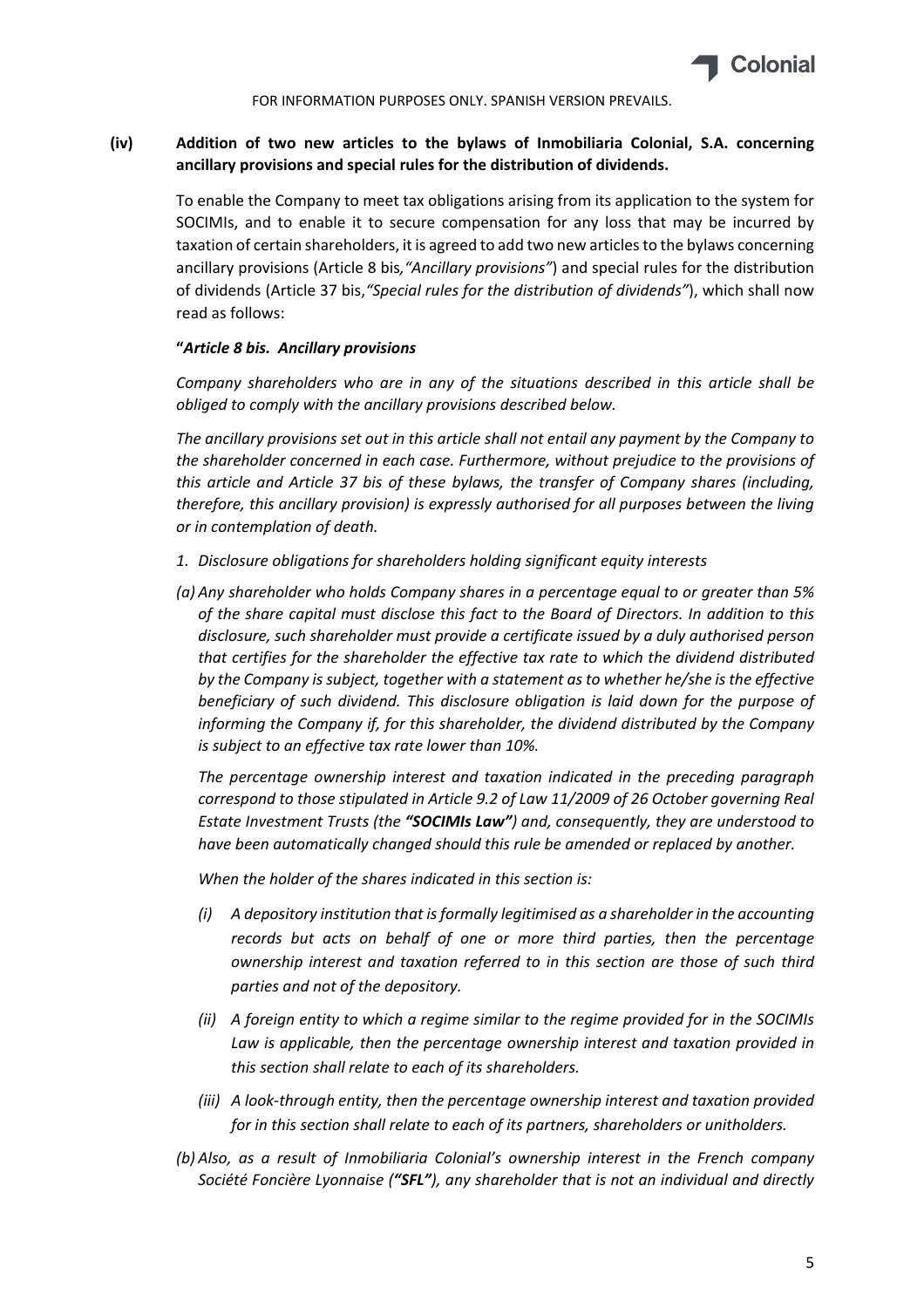

*or indirectly holds shares of Inmobiliaria Colonial in a percentage equal to or greater than 10% of the share capital must report this fact to the Board of Directors of Inmobiliaria Colonial. In addition to this disclosure, such shareholder must provide a certificate issued by a duly authorised person that certifiesforthe shareholder the effective tax rate to which the dividend distributed by the Company is subject, together with a statement as to whether he/she is the beneficial owner of such dividend. This disclosure obligation is laid down for the purposes of informing the Company if, for such shareholder, the effective tax rate to which the dividend distributed by the Company is subject gives rise to the accrual by SFL of the French tax provided for in French law in 208.c of the French General Tax Code ("Code Général des Impôts").*

*In this regard, under the Code Général des Impôts, SFL must pay a rate of 20% on the dividend distributed to Inmobiliaria Colonial when the dividend, which isin turn distributed by Inmobiliaria Colonial to any of its shareholders that are not individuals holding at least 10% of its share capital, is subject for such shareholders to a rate less than one third (1/3) of the French income tax rate, i.e. 11.15% depending on the prevailing rate.*

*The percentage ownership interest and taxation referred to in this section (b) correspond to those provided in the Code Général des Impôts and, consequently, shall be understood to have been automatically modified should this rule be modified or replaced by another.*

*When the holder of the shares is a depository institution that is formally legitimised as a shareholder in the accounting records but acts on behalf of one or more third parties, then the percentage ownership interest and taxation referred to in this section shall relate to those of such third parties and not of the depository.*

- *(c) Any shareholder affected by any of the scenarios stipulated in sections (a) and (b) above must:*
	- *(i) notify the Board of Directors of any acquisition or transfer of Company shares, irrespective of the number of shares acquired or transferred;*
	- *(ii) provide, within ten calendar days of the date on which Inmobiliaria Colonial or SFL agree at any time to distribute any dividend or similar amount (e.g. reserves), tax certificates as stipulated in sections (a) and (b) above. For this purpose, the Company must, by publishing the related relevant event, report to the market any agreement to distribute dividends by Inmobiliaria Colonial or SFL, indicating in all cases the date or dates to which the information contained in such certificates must refer, in order to comply with the tax obligations applicable at all times.*
	- *(iii) provide (or request third parties to provide) to the Board of Directors the information in writing that the Company requires regarding the effective ownership of the shares or interest in them (accompanied, were the Company to so require, by a formal or notarised statement and/or independent evidence), including any information that the Company deems necessary or advisable for the purposes of determining whether these shareholders or third parties are affected by any of the scenarios described in paragraphs (a) and (b) above. The Company may make such a request at any time and may send one or more requests for information on the same shares.*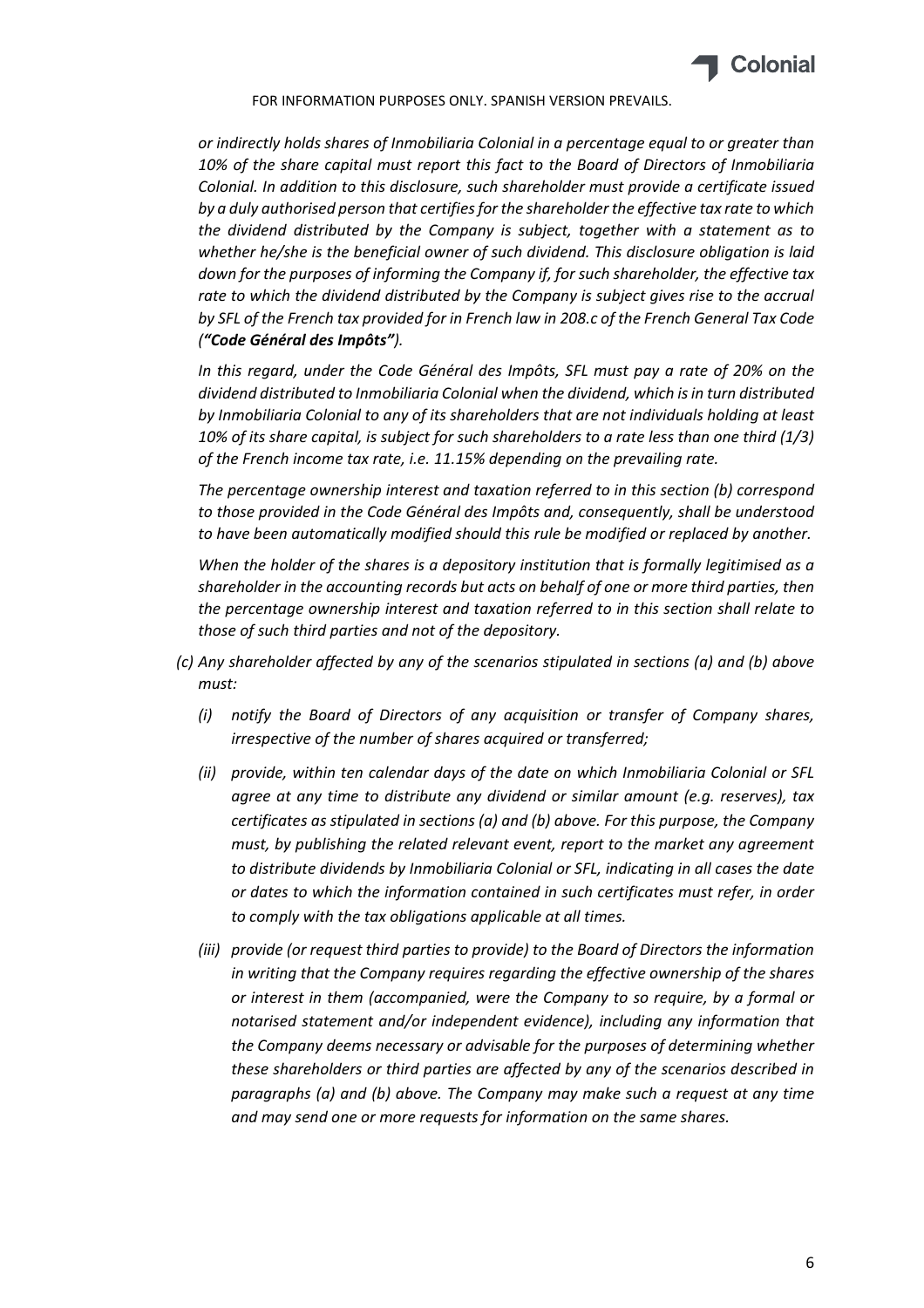

- *(d) The provisions of sections (a) to (c) above shall also apply to any persons holding dividend rights, voting rights or financial instruments on Company shares in the percentages stipulated in sections (a) and (b) above.*
- *(e) If the person subject to the disclosure obligation fails to comply with sections (a) to (c) above, the Board of Directors shall consider that the dividend is exempt of tax for this shareholder or is taxed at a rate lower than those stipulated in paragraphs (a) and (b) above.*

*Notwithstanding the foregoing, the Board of Directors may request, at the expense of the shareholder failing to comply with the disclosure obligation stipulated in the preceding paragraphs, a legal report from a renowned law firm in the country in which the shareholder resides to declare the effective tax rate to which the dividend distributed to the shareholder by the Company is subject. The expenses incurred by the Company in requesting this report shall in all cases be considered as compensation for the purposes stipulated in this article.*

- *2. Compensation obligations for shareholders holding significant equity interests*
- *(a) In cases where, as a result of any of the shareholders being affected by the scenarios established in section 1 of this article of the bylaws, the following events arise:*
	- *(i) the Company is obliged to pay the special rate provided for in Article 9.2 of the SOCIMIs Law, or any regulation replacing it; or*
	- *(ii) distribution of the SFL dividend to Inmobiliaria Colonial accrues the rate established in the French General Tax Code, or any regulation replacing it,*

*these shareholders shall be obliged to compensate the Company for the losses caused, as provided for in the following sections.*

- *(b) The amount of compensation for each shareholder occasioning losses shall be the sum of:*
	- *(i) any income tax expense arising for the Company from payment to this shareholder of the dividend serving as a basis for calculating the special tax provided for in Article 9.2 of the SOCIMIs Law, or any regulation replacing it; and*
	- *(ii) the amount that, as provided for in SFL's bylaws, Inmobiliaria Colonial must pay SFL as a result of the tax accrued for SFL in accordance with the French General Tax Code or any regulation replacing it, due to taxation of the shareholders of Inmobiliaria Colonial. This amount shall be divided by the total number of Company shareholders whose taxation required Inmobiliaria Colonial to pay this amount to SFL, albeit on a pro rata basis proportional to the equity interests of each shareholder.*

*In any case, the Company must be held completely harmlessin respect of the losses caused as a result of the effective tax rate to which the dividend distributed to shareholders by the Company is subject. In this regard, compensation shall in all cases include the amount which, once the income tax levied on the total amount of compensation has been deducted, offsets the expenses arising from the losses occasioned and the compensation applicable.*

*The amount of compensation shall be calculated by the Board of Directors, without prejudice to the fact that this calculation may be delegated to one or more directors and to independent third parties. Unless otherwise agreed by the Board of Directors,*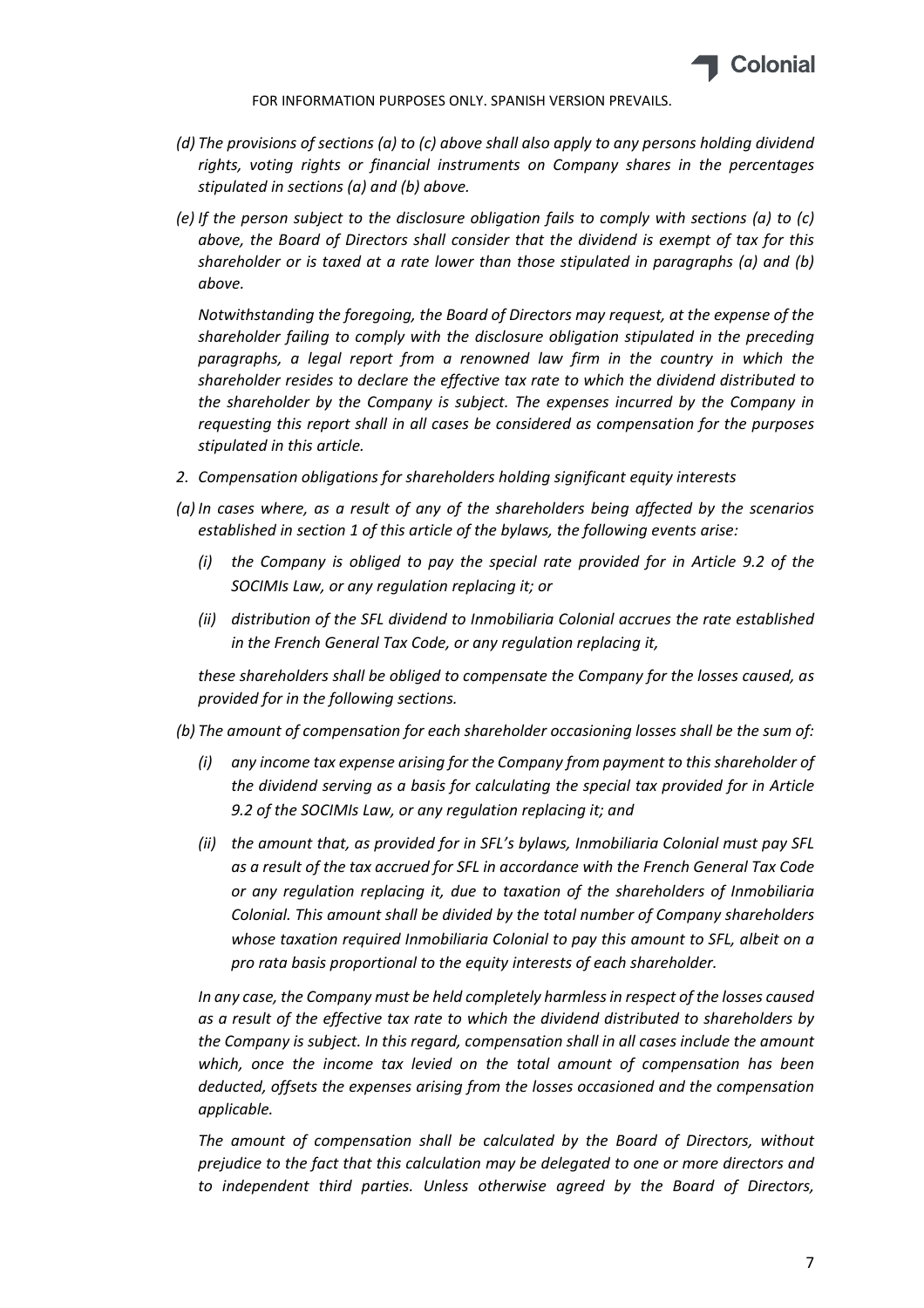

*compensation shall be due the day before payment of the dividend by Inmobiliaria Colonial or SFL.*

*By way of example, Appendix I to these bylaws includes formulas for calculating compensation.*

- *(c) A person under the compensation obligation is deemed to be a person who, due to their ownership interest and tax features, has occasioned losses to the Company as stipulated in section (a) herein. For this purpose, the person occasioning losses shall be obliged to indemnify, and Inmobiliaria Colonial entitled to claim, the full amount corresponding to the compensation calculated in accordance with section (b) of this article, irrespective of whether the shareholder subsequently transferred some or all of his/her shares in the Company.*
- *(d) The compensation stipulated in the preceding sections shall be offset using any present and future dividends payable to the shareholder in the terms set forth in Article 37 bis of these bylaws, in addition to any other amounts owed by the Company. However, if Inmobiliaria Colonial should see fit, it may demand the compensation stipulated in the preceding sections at any time, by any methods permitted in law.*
- *(e) The compensation obligation stipulated in this section 2 shall also apply to any shareholders who, irrespective of the tax rate applicable for such shareholders on any dividends received from the Company, have failed to meet the disclosure obligations stipulated in section 1 above in this article.*
- *(f) In cases where payment in full of compensation may give rise to losses for the Company, the Board of Directors may in the same year compensate or require an amount less than the amount calculated in accordance with section (b) of this article."*

### *"APPENDIX I: EXAMPLE OF CALCULATION OF COMPENSATION*

*Following is an example of calculation of the compensation, showing that the effect of compensation on the Company's income statement is zero:*

## *CASE 1:*

*Shareholder of Inmobiliaria Colonial holding shares in the Company in a percentage equal to or greater than 5% of share capital, paying tax on the dividend distributed by the Company at an effective tax rate of less than 10%.*

### *I<sup>E</sup> = DT<sup>E</sup> \* % acc \* GEE \* (1+(TgE/(1‐TgE)))*

*where:*

*DTE : Total dividend distributed by Inmobiliaria Colonial to the shareholder. % acc: Percentage holdings of the shareholder in default. GEE: Special levy applicable in Spain (currently 19%). IE: Indemnity for Spanish dividend received by Inmobiliaria Colonial. TgE : Tax rate in Spain which would be applicable to income from the indemnity received from the shareholder in default.*

### *CASE 2:*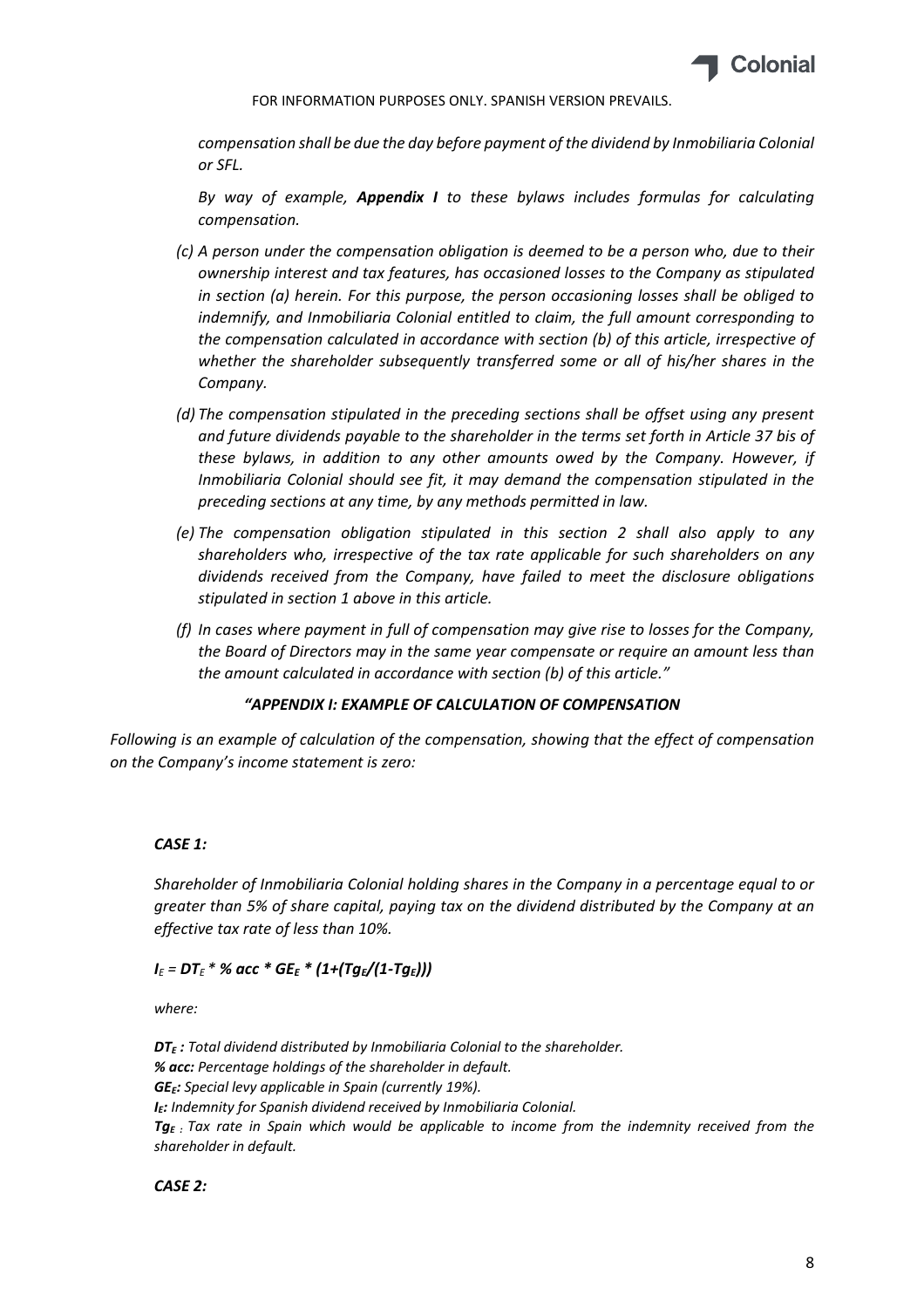

*Shareholder of Inmobiliaria Colonial that is not an individual and holds shares of the Company in a percentage equal to or greater than 10% of share capital, and pays tax on the dividend distributed by the Company at an effective rate of less than 1/3 of general French corporation tax.*

# $I_F = DT_F * GE_F * (1 + (Tg_E/(1 - Tg_E)))$

*where:* 

*DTF : Total dividend distributed by SFL to Inmobiliaria Colonial. GEF: Special levy applicable in France (currently 20%). IF: Indemnity for French dividend that shall be received by Inmobiliaria Colonial. TgE : Tax rate in Spain which would be applicable to income from the indemnity received from the shareholder in default.*

## *CASE 3:*

*Shareholders of Inmobiliaria Colonial that simultaneously meet the conditions stipulated in Case 1 and Case 2 above.*

# $I_{E+F}$  = [DT<sub>E</sub> \* % acc \* GE<sub>E</sub> \* (1+(Tg<sub>E</sub>/(1-Tg<sub>E</sub>)))]+ [DT<sub>F</sub> \* GE<sub>F</sub> \* (1+ (Tg<sub>E</sub>/(1-Tg<sub>E</sub>))]

*where:*

*DTE : Total dividend distributed by Inmobiliaria Colonial to the shareholder. DTF : Total dividend distributed by SFL to Inmobiliaria Colonial. % acc: Percentage holdings of the shareholder in default. GEE: Special levy applicable in Spain (currently 19%). GEF: Special levy applicable in France (currently 20%). IE: Indemnity for Spanish dividend received by Inmobiliaria Colonial. IF: Indemnity for French dividend that shall be received by Inmobiliaria Colonial. TgE : Tax rate in Spain which would be applicable to income from the indemnity received from the shareholder in default."*

## **"***Article 37 bis. Special rules for the distribution of dividends*

- *1. Those entitled to receive dividends shall be those listed as legitimate in the accounting records of Sociedad de Gestión de los Sistemas de Registro, Compensación y Liquidación de Valores, Sociedad Anónima Unipersonal (Iberclear) on the day or date determined by the General Meeting or, if applicable, the Board of Directors, which has agreed to carry out the distribution.*
- *2. The dividend shall be payable within the next month from the date of the agreement for the distribution of dividends.*
- *3. Once the dividend is approved by the shareholders at the General Meeting or, where applicable, by the Board of Directors, the Board, without prejudice to the possibility of delegation to one or more members of the Board, and to independent third parties,shall be responsible for calculating the amount corresponding to each shareholder considering, as the case may be, the provisions below.*

*For the purposes of calculating the amount to be paid to shareholders in connection with dividends, the Board shall consider the amount of the compensation owed to the Company by*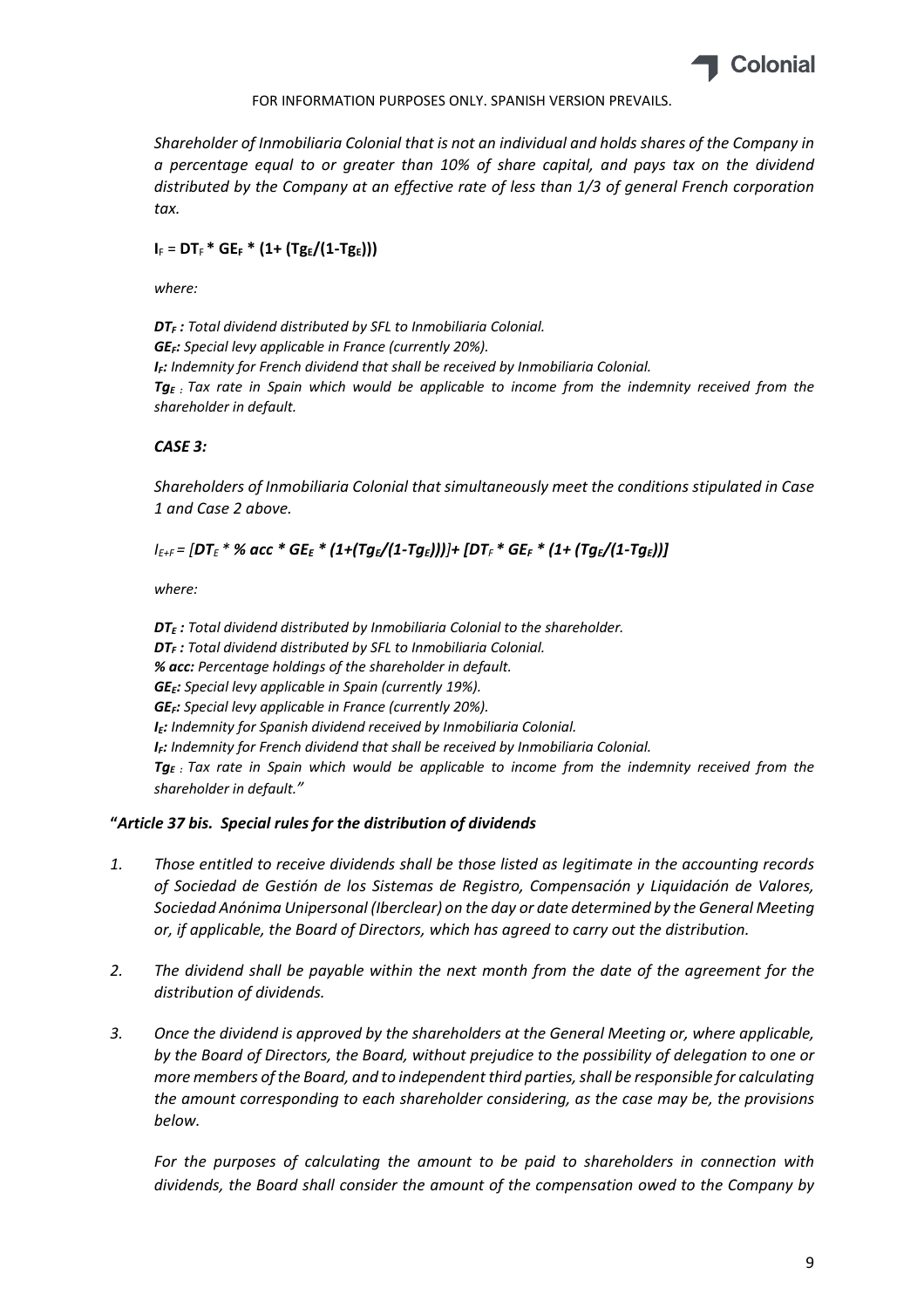

*shareholders in accordance with Article 8 bis of these bylaws, for the purposes of offsetting the amount of compensation with the dividend they would be entitled to receive.*

*In this regard, any present and future dividends payable to the shareholder shall be offset with any amounts that the shareholder may owe to the Company in accordance with Article 8 bis of these bylaws.*

- 4. In cases in which the dividend is paid ahead of the timeframes stipulated for compliance with the *ancillary provisions stipulated in Article 8 bis of these bylaws, the Company may withhold from Company shareholders who have not yet supplied the information and documentation required a sum equivalent to the amount of any compensation for which they may be liable in accordance with the stipulations of section 2 of Article 8 bis of these bylaws. Once the related ancillary provision has been met, the Company shall refund the amounts withheld from the shareholder who is not obliged to compensate the Company in accordance with the stipulations of section 2 of Article 8 bis of these bylaws.*
- *5. If applicable, the rules established in this article shall also apply in cases of distribution to shareholders of amounts similar to the dividends (e.g. reserves)."*

# **(v) Amendment of the General Meeting of Shareholders' Regulations of Inmobiliaria Colonial, S.A. for the purposes of adaptation to the new business name.**

For the purposes of adapting the General Meeting of Shareholders' Regulations to the Company's new business name, it is agreed to amend Article 1 of the General Meeting of Shareholders' Regulations of Inmobiliaria Colonial, S.A., which shall henceforth read as follows:

## *"Article 1. Purpose*

*These Regulations of the General Meeting (hereinafter the "Regulations") govern the organisation and functioning of the General Meeting of Shareholders of Inmobiliaria Colonial, SOCIMI, S.A. (the "Company" or "Inmobiliaria Colonial") in accordance with law and, in particular, with the consolidated Spanish Limited Liability Companies Law as approved by Legislative Royal Decree 1/2010 of 2 July (hereinafter the "Spanish Limited Liability Companies Law"), and in the Company's bylaws."*

## **(vi) Delegation of authority**

It is resolved to grant authorisation to the Board of Directors, with the entire scope required in law, with the express facility of delegation of powers to the Chairman, the Chief Executive Officer and the Board Secretary and Deputy Secretary, for any of them, indistinctly and with a single signature, to take any action that is necessary or advisable to execute this resolution, and specifically, although the following list is not exhaustive, to:

- Make any arrangements or take any action that is necessary or advisable to report the application of the SOCIMIs System to the branch of the State Tax Authority concerned, and to any public or private body that may be necessary or advisable;
- **Make any arrangements and take any action that is necessary or advisable, including any** notifications to any public or private bodies or entities, including Sociedad de Gestión de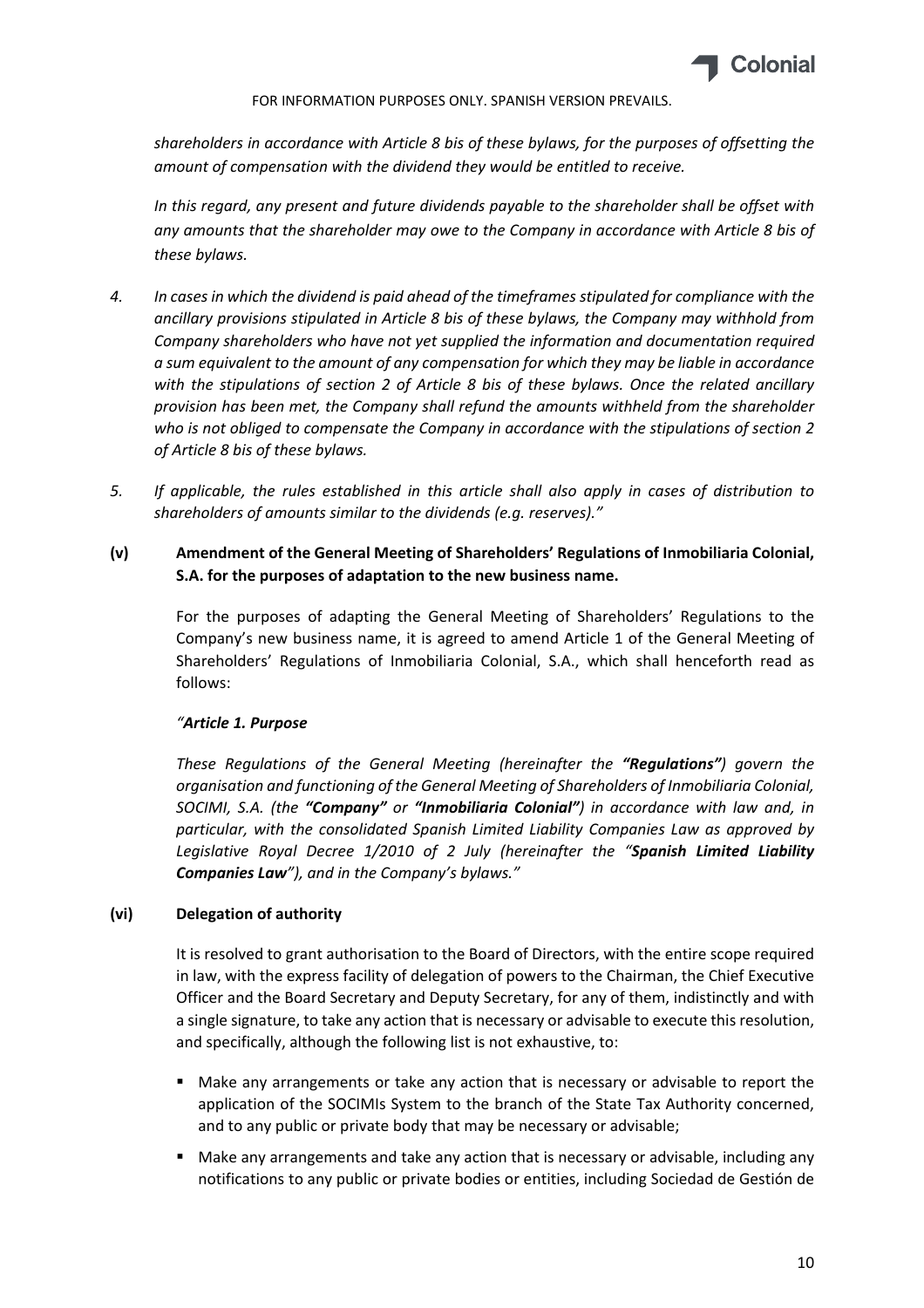

los Sistemas de Registro, Compensación y Liquidación de Valores, S.A.U. (Iberclear), its participating entities, the Spanish National Securities Market Commission (CNMV), the management companies of stock exchanges, and submit any relevant documentation;

- **E** Commence the necessary proceedings and arrangements to ensure full compliance in due time and format with the requisites of Article 8 of Law 11/2009, in accordance with the provisions of Transitory Provision One of Law 11/2009; and
- Execute, on behalf of the Company, any public or private documents that are necessary or advisable to this end and, in general, make any arrangements that may be necessary for the execution thereof, and issue a request for partial entry, rectify, clarify, interpret, define or enhance the resolutions adopted by the shareholders at the General Meeting and, specifically, any defects, omissions or errors, in form or in substance, arising from verbal or written assessment preventing access of the resolutions and the related consequences to the Mercantile Registry, the official registries of the Spanish National Securities Market Commission (CNMV) or any others.

### **III. Items concerning authorisations for the Board of Directors.**

## *Five.‐ Authorisation to the Board of Directors for the buyback of treasury shares. Revocation of the authorisation granted through resolution eight of the Ordinary General Meeting on 30 June 2014.*

It is agreed to authorise the Board of Directors of Inmobiliaria Colonial, S.A. (the **"Company"**), to enable it, directly or indirectly, to the extent it deems appropriate in due consideration of circumstances, to arrange buybacks of Company shares within the legal limitations in place at any given time, pursuant to the terms and conditions stipulated below:

- Maximum number of shares to be purchased: the par value of the shares directly or indirectly acquired, added to those already held by the Company and its subsidiaries, may not exceed 10% of the subscribed share capital or the maximum amount that may be established in law.
- Minimum and maximum consideration when the purchase is onerous: The minimum acquisition price or consideration shall be EUR 0.01 per share, and the maximum acquisition price or consideration shall be equal to the quoted price of the treasury shares purchased in an official secondary market at the date of acquisition.
- Types of acquisition: The types of acquisition may include sale and purchase, swap or any other type of transaction for consideration according to the circumstances.
- **Duration of authorisation:** This authorisation is granted for a period of five years.

The authorisation granted expressly provides that the shares acquired may be used in whole or in part for delivery or transfer to the directors, executives or employees of the Company or Group companies, directly or as a result of their exercise of option rights, within the scope of the Company's share price‐ based remuneration systems in due format.

It is also agreed to authorise the Company's Board of Directors to purchase treasury shares as part of any shareholder withdrawal rights that may arise from the adoption of agreements granting such rights. However, in this case the limits stipulated in the regulations applicable shall apply in terms of number, price or procedure, and not those stipulated above.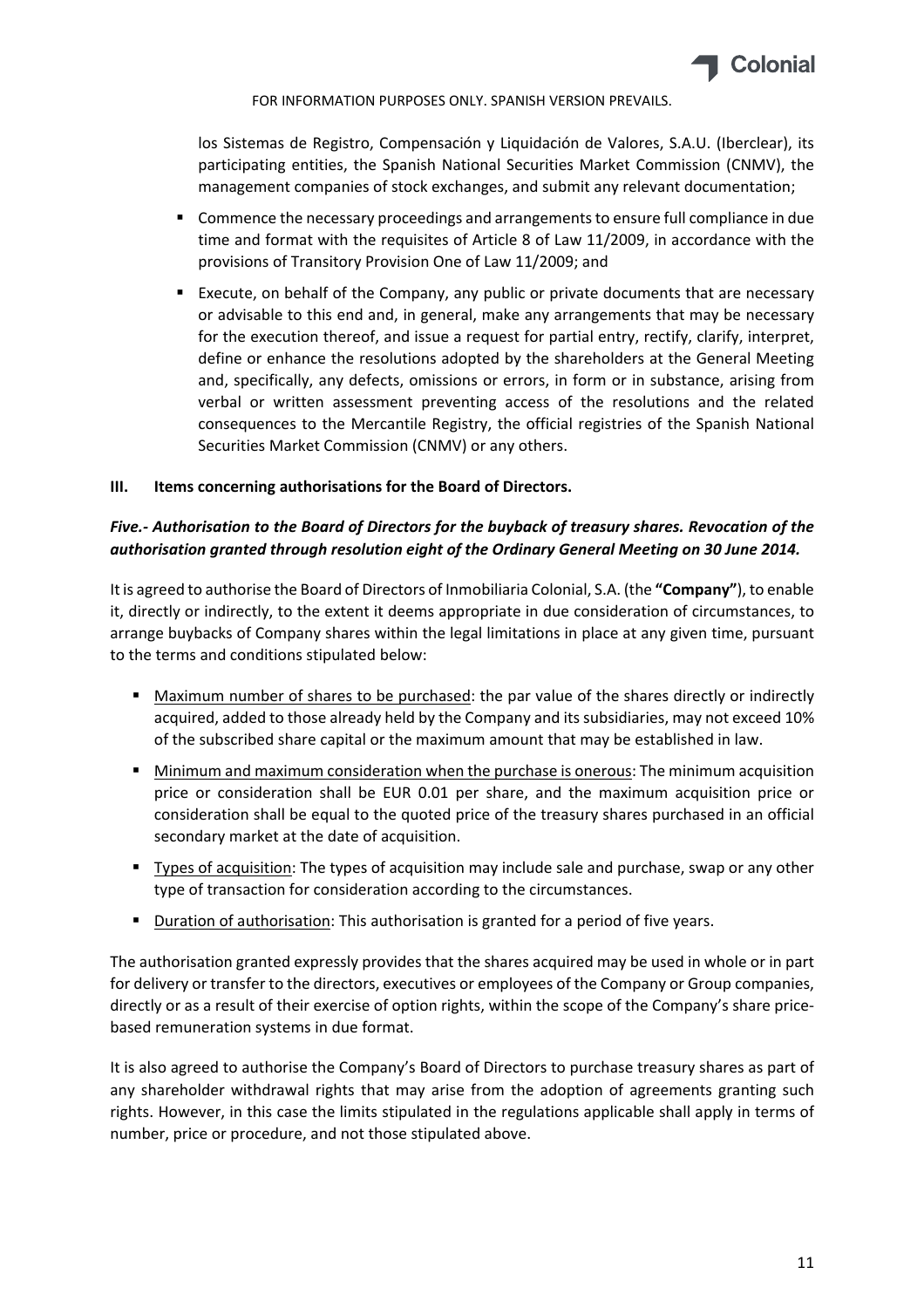

It is agreed to grant authorisation to the Board of Directors, with the entire scope required in law, with the express delegation of powers to the Chairman, the Chief Executive Officer and the Board Secretary and Deputy Secretary, for any of them, indistinctly and with a single signature, to take any action that is necessary or advisable execute this resolution, and specifically, although the following list is not exhaustive, to request any authorisations and adopt any agreements that are necessary or advisable for the purposes of the legal regulations in place, performance and successful realisation of this resolution.

Approval of this resolution renders null and void the resolution to authorise the Board of Directors to buy back treasury shares, adopted as item eight on the Agenda of the Company's Ordinary General Meeting of Shareholders on 30 June 2014.

*Six.‐ Authorisation for the Board of Directors, in accordance with Article 297.1 b) of the Spanish Limited Liability Companies Law, to increase the share capital, within a maximum period of give* years, through monetary contributions, up to half of the amount of the share capital, on one or more *occasions, at the time and for the amount it deems appropriate***.** *Within this maximum amount, the Board of Directors is empowered to disapply pre‐emptive rights, limited to a maximum overall nominal amount equal to 20% of the share capital. Revocation of the authorisation granted through resolution nine of the Ordinary General Meeting of Shareholders on 28 June 2016.*

It is agreed to grant the Board of Directors of Inmobiliaria Colonial, S.A. (**"Colonial"** or the **"Company"**), in accordance with the provisions of Article 297.1 b) of the consolidated Spanish Limited Liability Companies Law approved by Legislative Royal Decree 1/2010 of 2 July (the **"Spanish Limited Liability Companies Law"**), with all the legal scope necessary to enable it, within five years of the date of this General Meeting, to increase share capital through monetary contributions, on one or more occasions and at any time, with no need to call a General Meeting or for a subsequent resolution of the shareholders.

The delegation of powers includes the power to issue new Colonial shares, either ordinary shares or shares of any other type permitted in law, with or without a share premium and with or without voting rights, with the power to stipulate the characteristics of the shares and the terms and conditions of the capital increase, and to freely offer any new shares not subscribed during the pre‐emptive period and establish that, in the event of an incomplete subscription, share capital shall be increased only by the amount of the subscriptions made. Powers are also delegated to reword the article in the bylaws concerning Colonial's share capital.

Any share capital increase agreed by the Board of Directors may not in any case exceed half of the Company's share capital at the time of authorisation. The Board is also empowered to totally or partially disapply pre-emptive rights in the terms of Article 308 - in relation to Article 506 - of the Spanish Limited Liability Companies Law and related provisions. However, in keeping with good governance trends and recommendations, the powers of the Board of Directors to increase share capital with the disapplication of pre‐emptive rights are limited to a maximum of 20% of the share capital at the time of authorisation. An increase in share capital with the disapplication of pre‐emptive rights with the maximum stipulated must be agreed pursuant to this delegation of powers by the Board of Directors, with an affirmative vote by two thirds of the directors.

The powers thus delegated extend to the establishment of the aspects and conditions of each issue, according to the characteristics and conditions of each operation decided by virtue of the authorisation referred to in this resolution, including the power to reword the article of the bylaws addressing share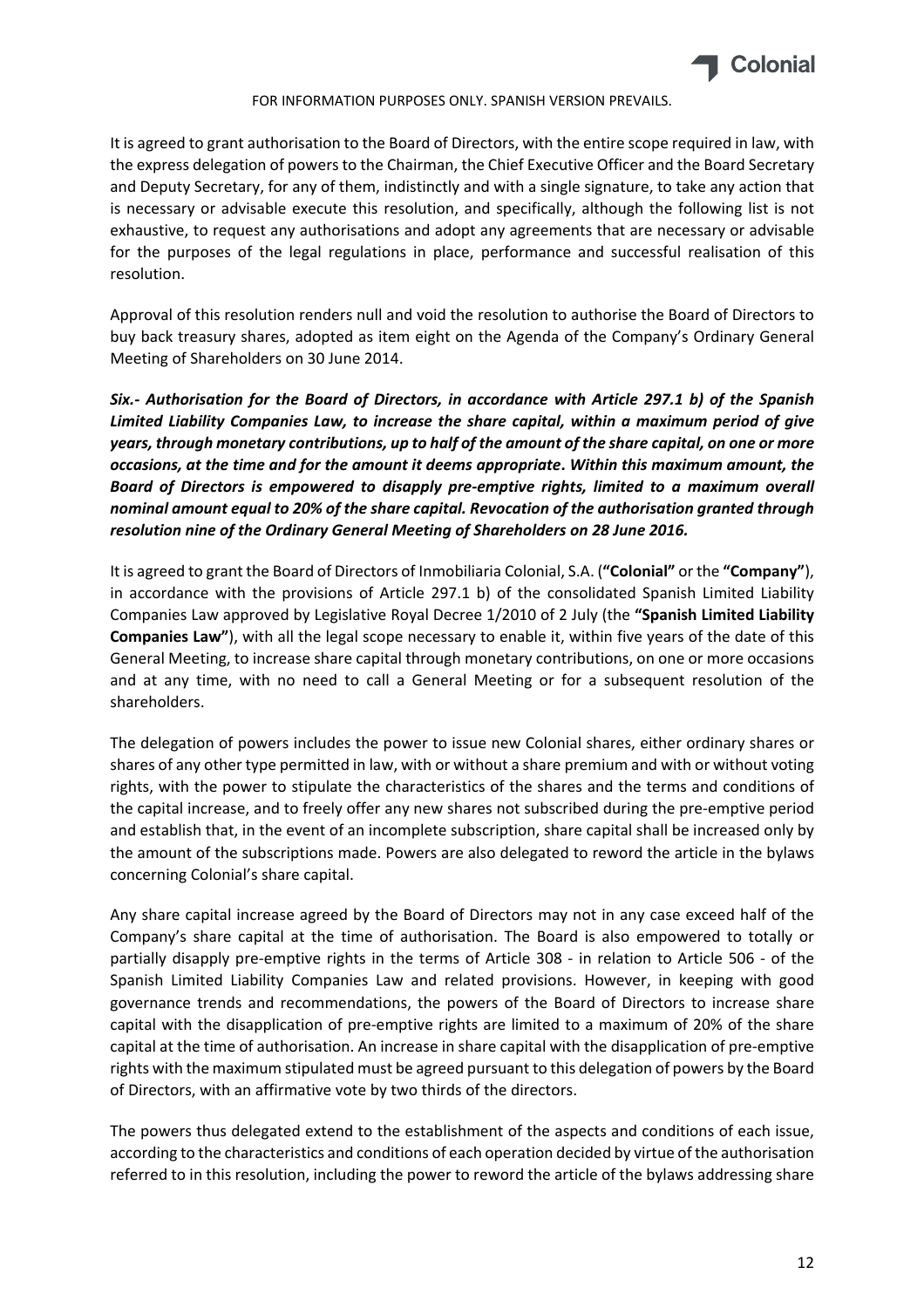

capital, once the capital increase has been agreed and carried out, and also extend to making all the arrangements necessary to enable the new shares emerging from the capital increase to be admitted for trading on Spanish stock exchanges and, where applicable, foreign exchanges on which the Company shares are listed, in accordance with the procedures stipulated at each stock exchange.

Notwithstanding the specific delegations of powers in this resolution (which should be understood to have been granted with express powers to replace the persons indicated herein), it is agreed to empower the Board of Directors, with the scope required in law and with the express power to replace the Chairman, Chief Executive Officer and Secretary and Deputy Secretary of the Board, so that any of them, indistinctly and with a single signature, may take any action that is necessary or advisable to execute this resolution, and specifically, although the following list is not exhaustive, to:

- Extend and develop this resolution, establishing, where no provision is made herein, the terms and conditions of any issues carried out, including in all cases the power to disapply pre-emptive rights. In particular, without limitation, establish the date on which the capital increases are to be carried out, establishing where applicable the commencement of the pre-emptive period, the share premium of the new shares and, therefore, the type of issue of the new shares; establish, in the event of an incomplete subscription, the number of shares to be issued and the nominal amount of each capital increase depending on the issue price, timeframe, format and procedure for subscription and payment in each of the periods, where applicable, the exchange ratio for exercise of pre-emptive rights, including the right to propose to one or more shareholders a waiver of the number of pre‐emptive rights held by them that may be necessary to ensure that the number of shares to be issued maintains exactly the same proportion as that arising from application of the agreed‐on exchange ratio, establish scenarios to suspend the offer of the new shares if this proves necessary or advisable and, in general, any other circumstances that are necessary or advisable to carry out the increase and issue shares in exchange for monetary contributions.
- Agree the method used to place the shares, establishing the start date and, if necessary, modifying the term of the pre‐emptive period and, where appropriate, establishing the length of any additional and discretionary allocation periods, with the power to declare early closure of the placement and issue period. Powers are also delegated to establish the conditions and procedure for subscription of shares, where applicable, during additional allocation periods and discretionary allocation periods, and in the case of the latter, assigning the shares to any third party in accordance with the placement method freely established;
- Prepare, subscribe and submit, as appropriate, to the Spanish National Securities Market Commission (the **"CNMV"**) or any other supervisory authority concerned, in respect of the issue and admission for trading of the new shares issued under this resolution, the prospectus and any supplementary materials that are necessary or advisable, taking responsibility therefor, and any documents and information required for the purposes of compliance with the provisions of the consolidated Spanish Securities Market Law approved by Legislative Royal Decree 4/2015 of 23 October, in *Royal Decree 1310/2005, of 4 November, on the admission o trading on official secondary markets of initial and secondary public offerings and the mandatory prospectus* and any other Spanish or foreign regulations that are applicable to execution of this resolution;
- Take any action, make any statements and any arrangements, draw up, sign and submit any additional or complementary documentation necessary to the CNMV, Iberclear, stock exchange management companies and any other Spanish or foreign public or private body, entity or registry for the purposes of authorisation, verification and subsequent performance of the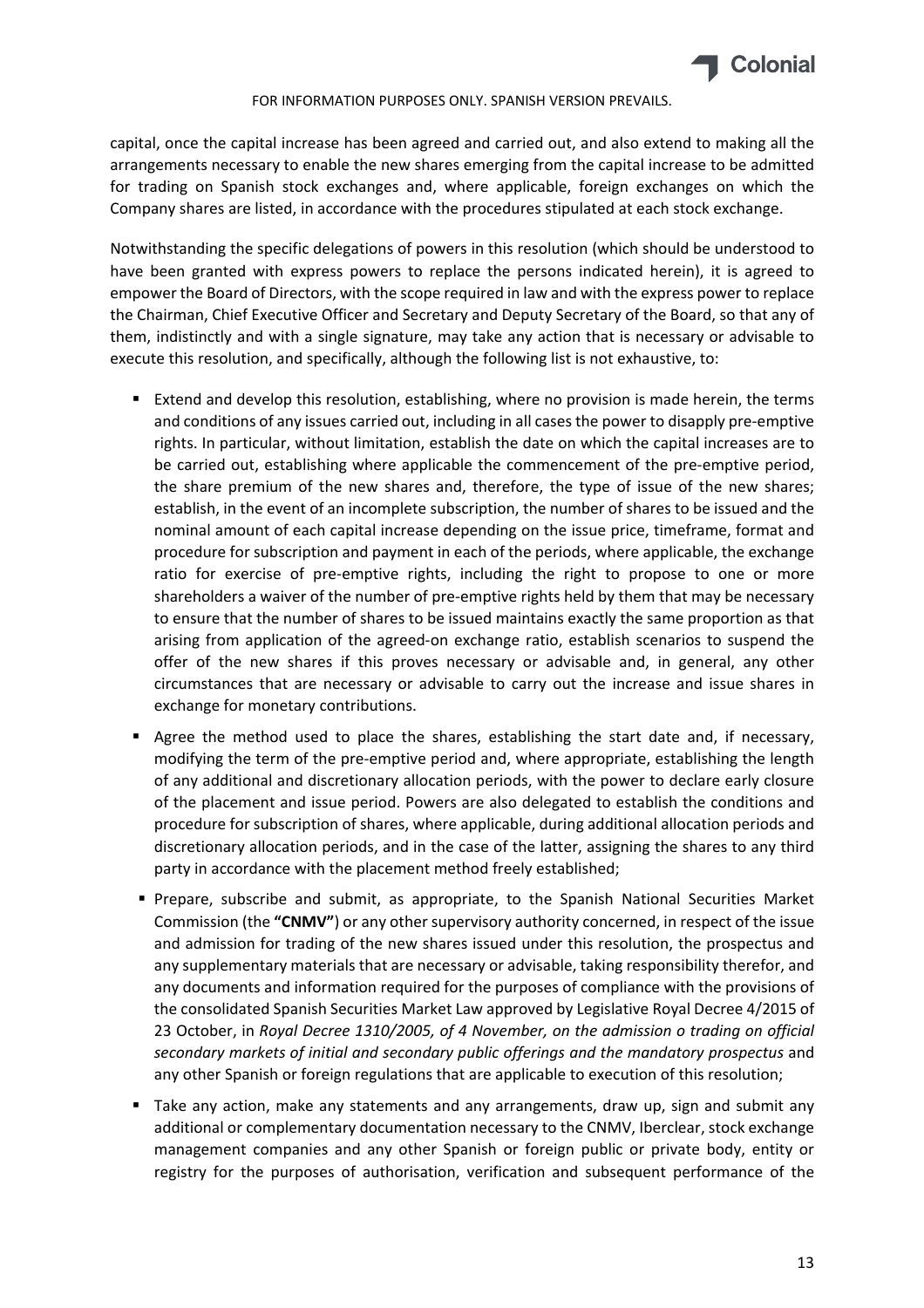

capital increase under this resolution and the admission to trading of the new shares on the Madrid and Barcelona Stock Exchanges and on any other Spanish or foreign markets on which the Company's shares are listed at the time of execution of this resolution, and the inclusion thereof in the Spanish Stock Market Interconnection System (SIBE);

- Prepare, subscribe and submit, if necessary or advisable, an international prospectus in order to facilitate the dissemination of information on share capital increases to international shareholders and investors, undertaking responsibility for its contents on behalf of the Company;
- **Negotiate and sign, as the case may be, in the terms deemed most appropriate, any agreements** that are necessary or advisable for the successful outcome of the capital increase, including the agency contract and, if applicable, any placement and/or underwriting contracts as may be necessary or advisable;
- **Declare the capital increase to have been performed, issuing any new shares that may have been** subscribed and paid up, and rewriting the article of the bylaws addressing share capital in accordance with capital effectively subscribed and paid up, cancelling, where applicable, the portion of the capital increase that has not been subscribed and paid up in the terms established;
- Grant on behalf of the Company such public or private documents as are necessary or advisable to issue the new shares covered in this resolution and to admit such shares to trading and, in general, perform such legal formalities as required for execution thereof and rectify, clarify, interpret, specify or supplement the resolutions adopted by the shareholders at the General Meeting of Shareholders and, in particular, such defects, omissions or errors, in substance or in form, arising from oral or written assessment which may prevent registration of the resolutions and related consequences at the Mercantile Registry, official CNMV registries or any others.

Approval of thisresolution shall entail the nullity, from the time of approval of the resolution proposed by the General Meeting of Shareholders, of the unused portion of the preceding resolution for authorisation to the Board of Directors approved as item nine on the agenda of the Company's Ordinary General Meeting of Shareholders on 28 June 2016.

# *Seven.‐ Authorisation to reduce the timeline for convening extraordinary general meetings of Inmobiliaria Colonial, S.A., pursuant to the provisions of Article 515 of the Spanish Limited Liability Companies Law.*

Pursuant to the provisions of Article 515 of the Revised Spanish Limited Liability Companies Law, approved by Royal Legislative Decree 1/2010 of 2 July, authorisation and approval are issued for the extraordinary general meetings of Inmobiliaria Colonial, S.A. (the **"Company"**) to be convened on minimum notice of 15 days, provided the Company offers shareholders the effective possibility of voting by electronic means that are available to all of them.

This authorisation is granted up to the date on which the Company's next Ordinary General Shareholders' Meeting is held.

## **IV. Items relating to the appointment and remuneration of directors.**

## *Eight.‐ Establishment of the number of Board members.*

It is agreed to establish the number of members of the Board of Directors of Inmobiliaria Colonial, S.A. as 10 directors, within the minimum and maximum limits stipulated in the bylaws.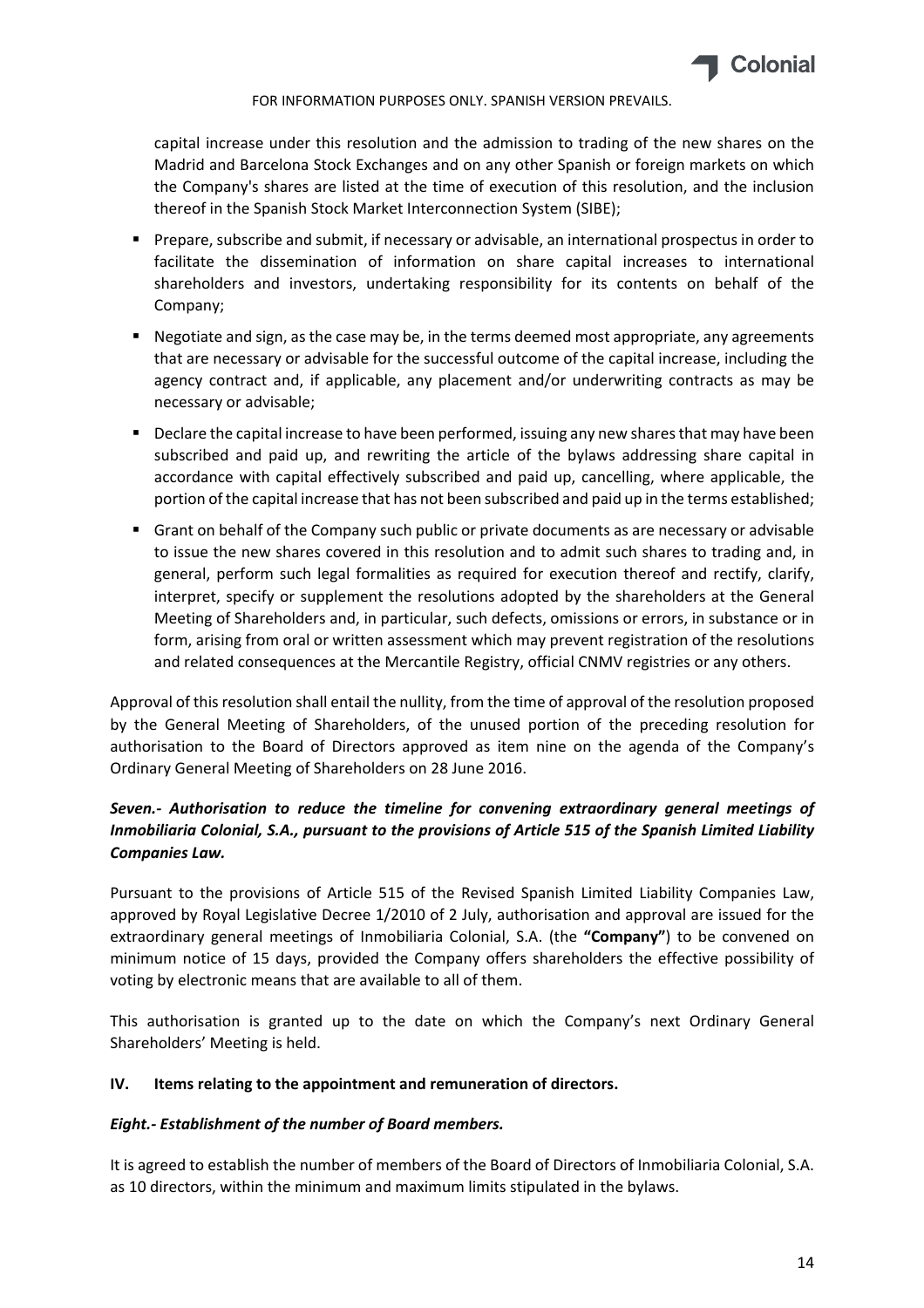

### *Nine.‐ Extension of the Share Allocation Plan approved by the General Meeting on 21 January 2014.*

It is agreed, at the proposal of the Appointments and Remuneration Committee of Inmobiliaria Colonial, S.A., to extend the duration of application of the share delivery plan approved by the shareholders at the General Meeting on 21 January 2014 for a further period of two years, in the terms and conditions stipulated therein.

# *Ten.‐ Voting, for consultation purposes, on the Annual Remuneration Report concerning the directors of Inmobiliaria Colonial, S.A. for 2016.*

It is agreed to approve, for consultation purposes, the Annual Remuneration Report concerning the directors of Inmobiliaria Colonial, S.A. for 2016, which was made available to all shareholders in the call to the General Meeting.

## **V. Information item**

# *Eleven ‐ Report to the General Meeting on the amendment of certain articles of the Regulations of the Board of Directors.*

The shareholders are informed of the amendments made in certain articles of the Regulations of the Board of Directors of Inmobiliaria Colonial, S.A. (the **"Company"**). The main purpose of the amendments to the Regulations of the Board of Directors of the Company which affected articles 5, 13, 18, 32, 33, 36 and 37 was: (i) to adapt the Regulations of the Board of Directors to the new wording of the bylaws approved by the shareholders at the Company's Ordinary General Meeting of Shareholders held on 28 June 2016 and the latest legislative developments(June 2016); (ii) to attribute to the Company's Appointments and Remuneration Committee the powers to supervise compliance with the corporate governance rules (July 2016); and (iii) to establish the maximum number of boards of companies on which Company Directors may sit for the purposes of Recommendation 25 of the *Code of good governance of listed companies* published by the Spanish Securities Market Commission (CNMV) in February 2015 (May 2017).

## **VI. Point relating to the delegation of powers**

## *Twelve.‐ Delegation of powers.*

It is expressly resolved to grant the Chairman of the Board of Directors of Inmobiliaria Colonial, S.A. (the **"Company"**), Mr. Juan José Brugera Clavero, the Chief Executive Officer, Mr. Pedro Viñolas Serra, the Board Secretary, Mr. Francisco Palá Laguna, and the Deputy Board Secretary, Ms. Nuria Oferil Coll, to enable them, with respect to the resolutions adopted at this General Meeting of Shareholders, to:

- **Place these resolutions on public record, with the special joint and several powers necessary for** the purposes of performance and compliance.
- **Sign any public or private documents that are necessary or advisable and to take any opportune** action, including the publication of legal notices with any public or private bodies or authorities, for the purposes of entry in the appropriate Mercantile Registries or Property Registries, with the power to issue deeds of ratification, rectification, correction and clarification, following verbal suggestions or written appraisals by the Mercantile Registy ‐ with the power to request partial entry of recordable agreements - and by any other official public or private body;